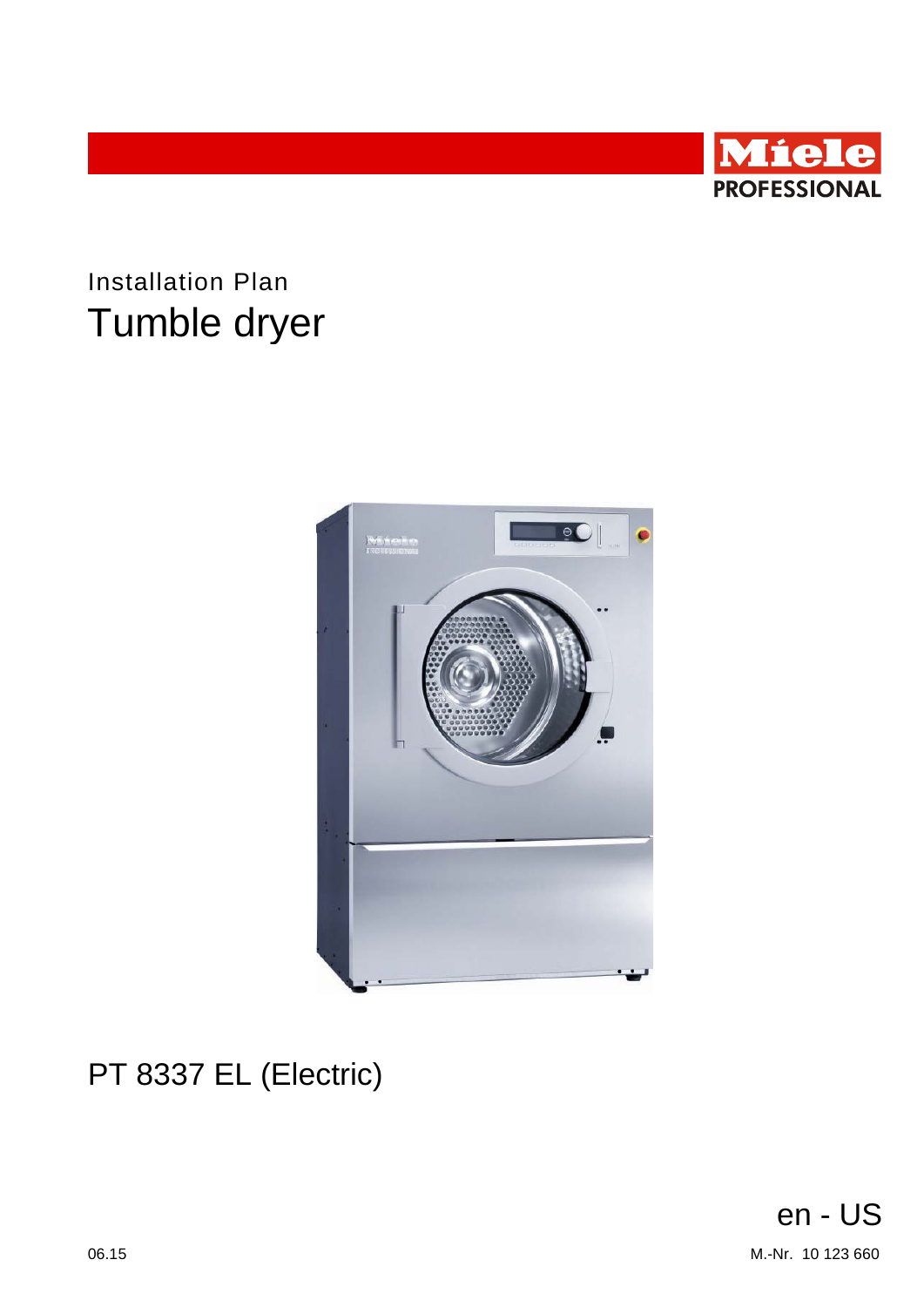#### **U.S.A.**

**Miele, Inc.**

**National Headquarters** 9 Independence Way

Princeton, NJ 08540

Phone: 800-991-9380 Fax: 609-419-4241

www.mieleusa.com

### **Technical Service & Support Nationwide**

Phone: 800-991-9380<br>Fax: 800-220-1348 Fax: 800-220-1348

proservice@mieleusa.com

It is essential to read the operating and installation instructions before installing, commissioning or using the machine. This avoids the risk of accidents or damage.

All rights reserved.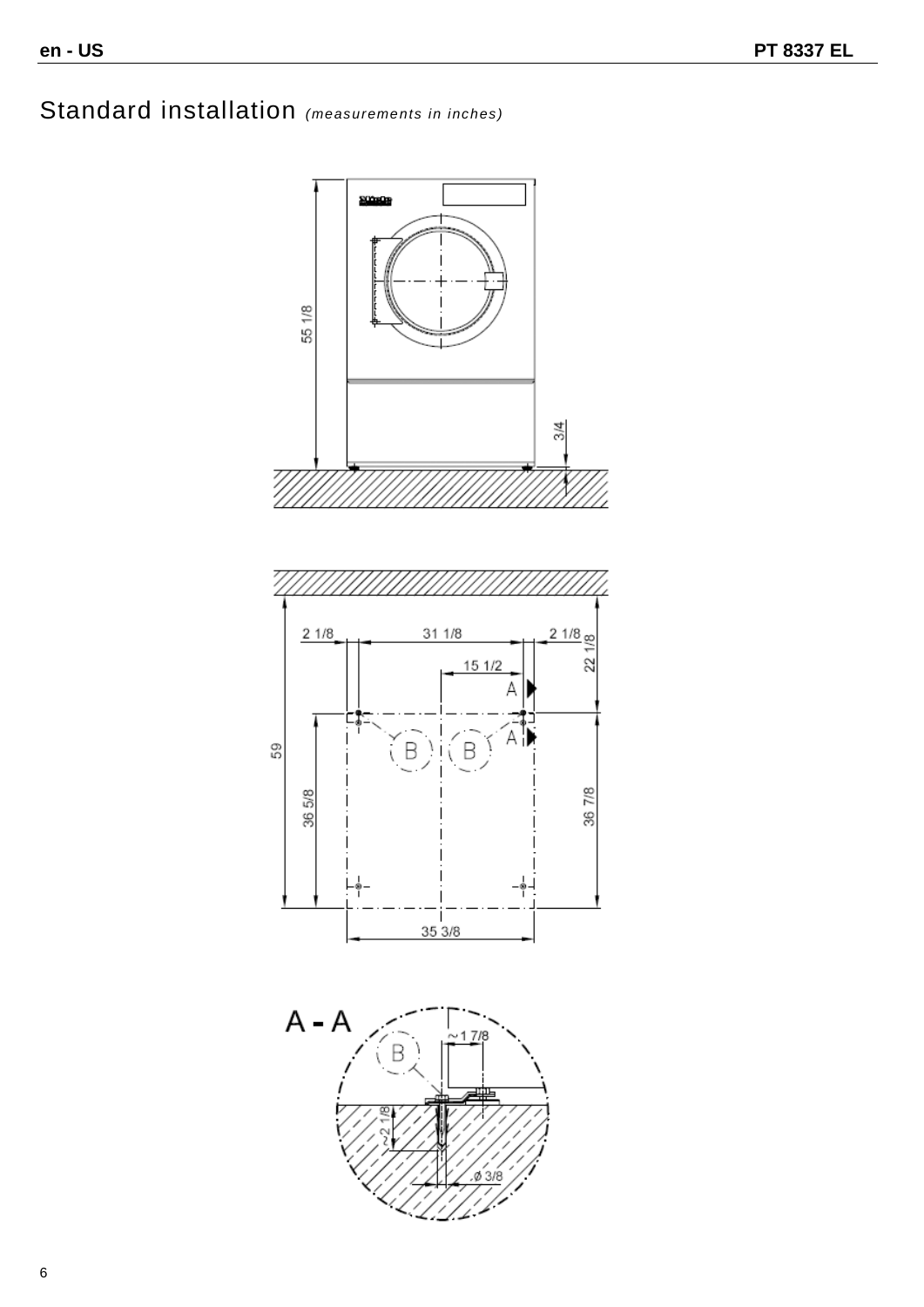Option: Installation on concrete platform (BS) *(measurements in inches)*

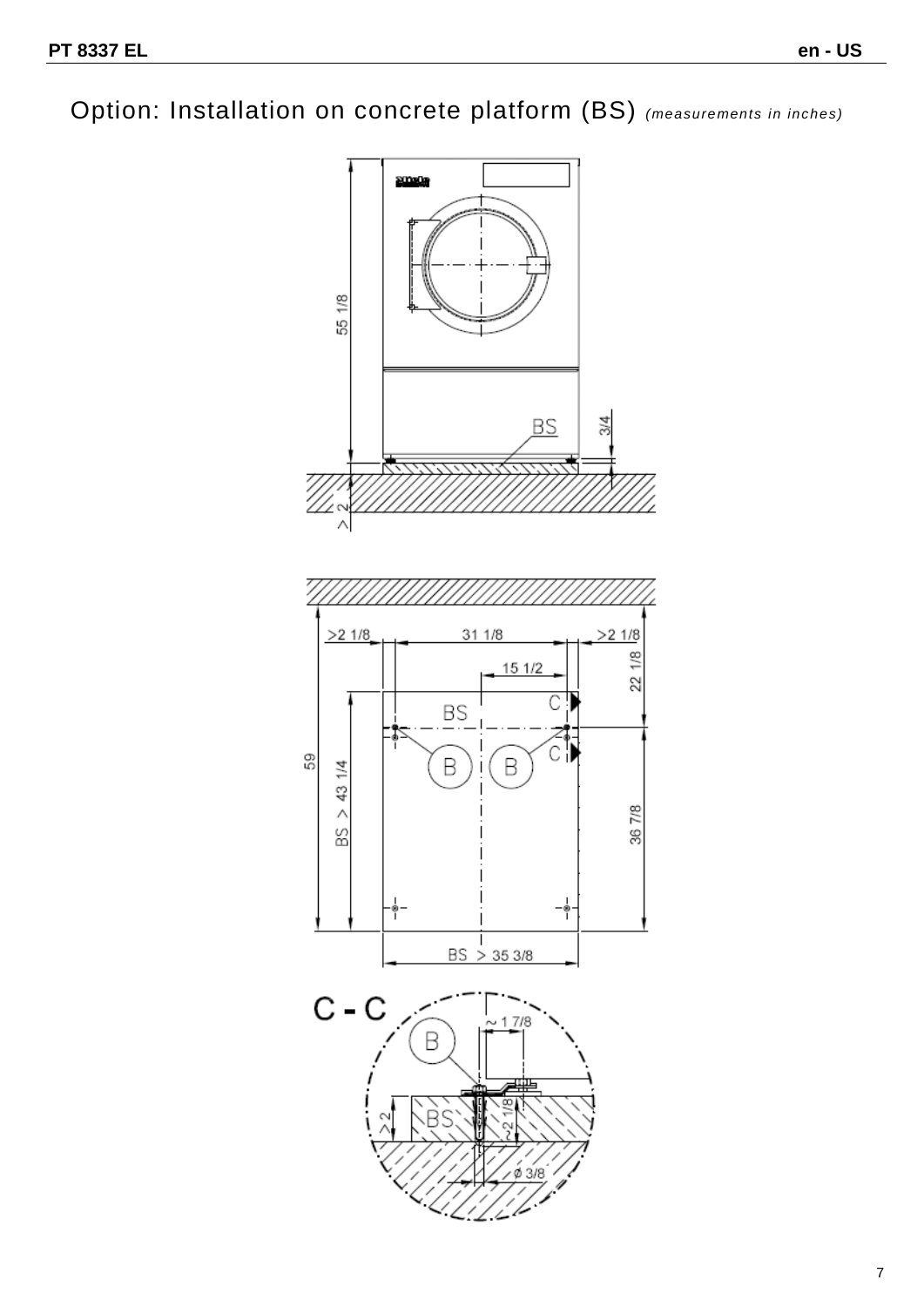## Machine dimensions *(measurements in millimeters)*



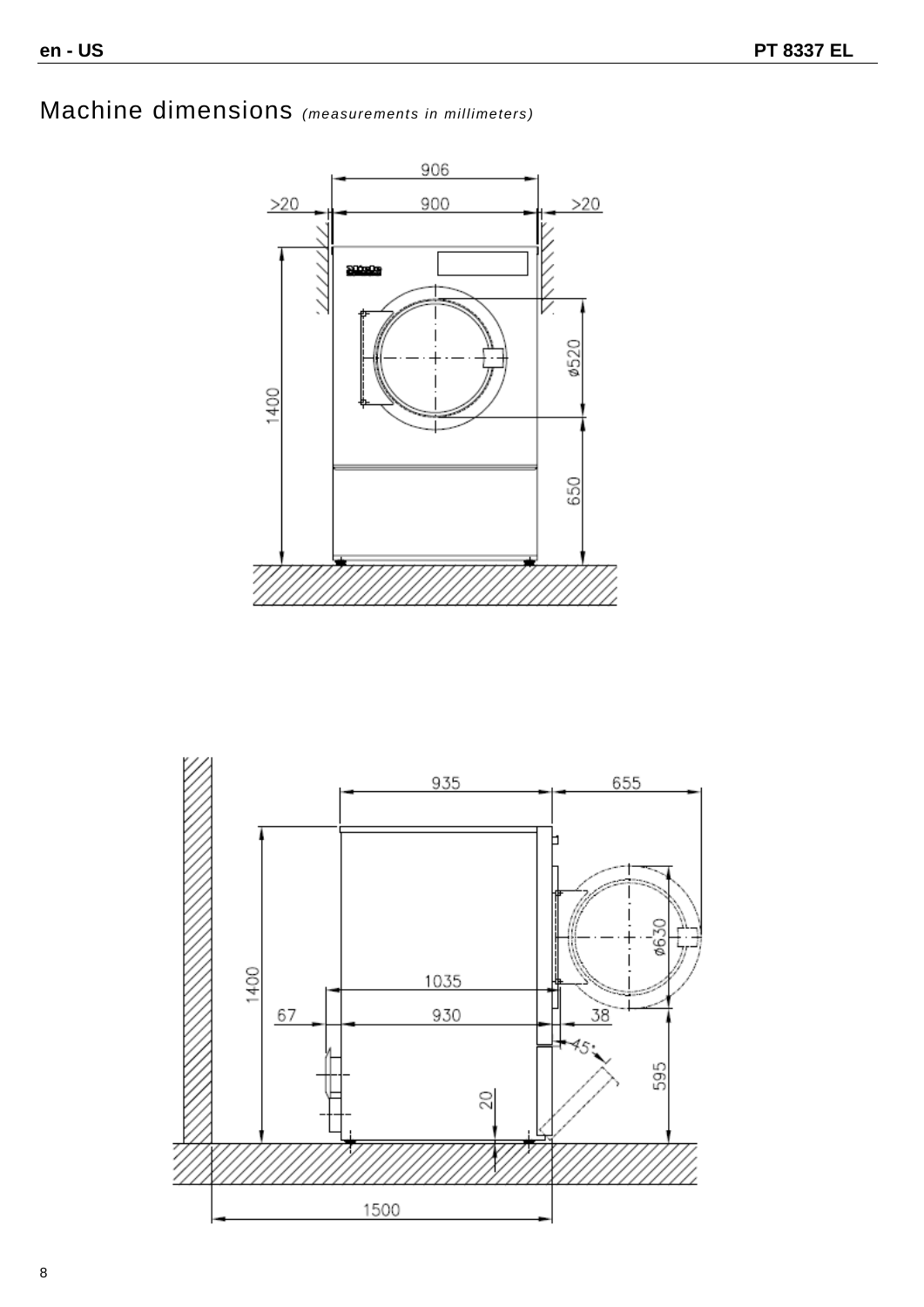### Machine connections *(measurements in millimeters)*







"Y" Z 160  $\overline{\omega}$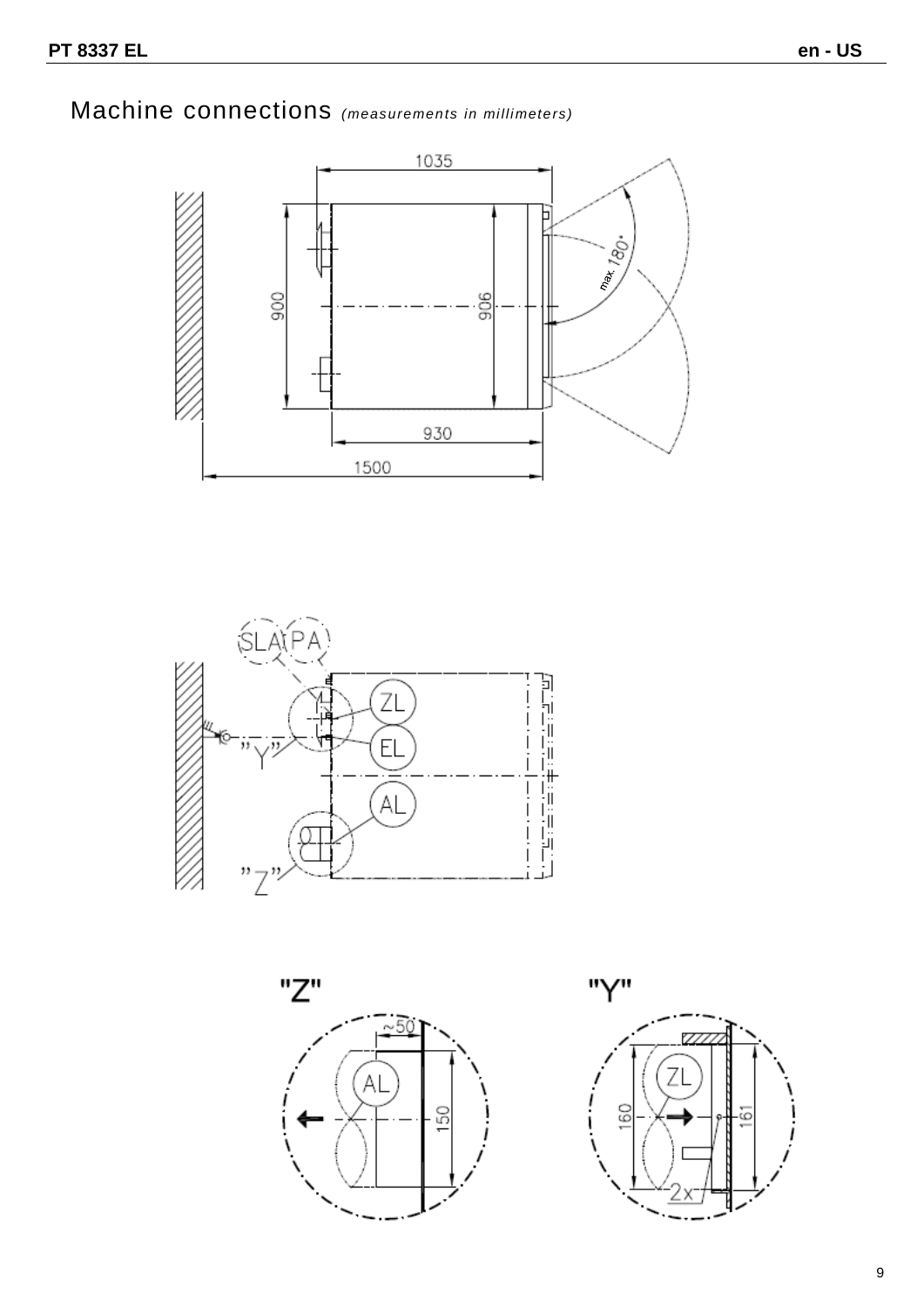## Machine connections *(measurements in millimeters)*



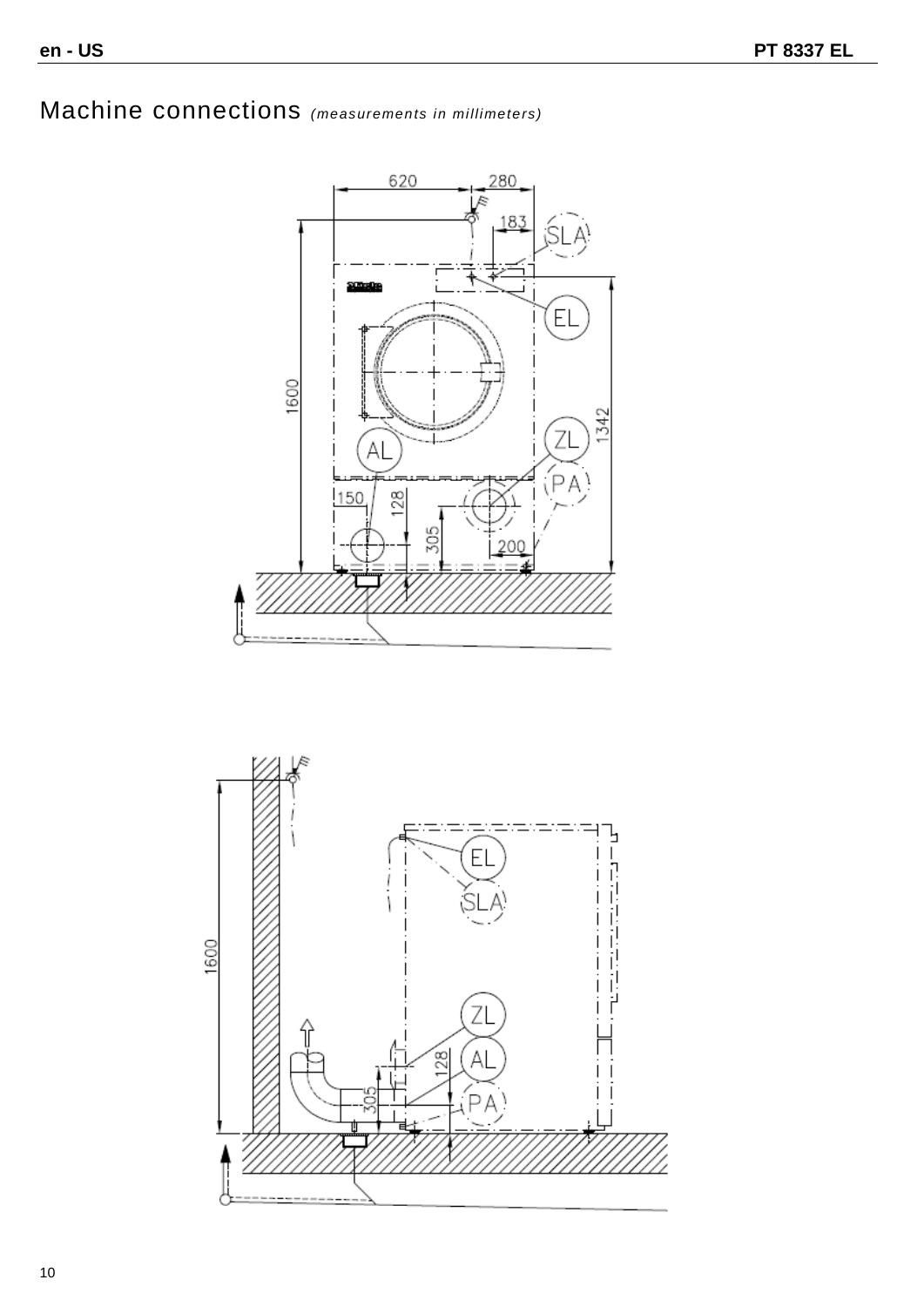### Standard installation *(measurements in millimeters)*

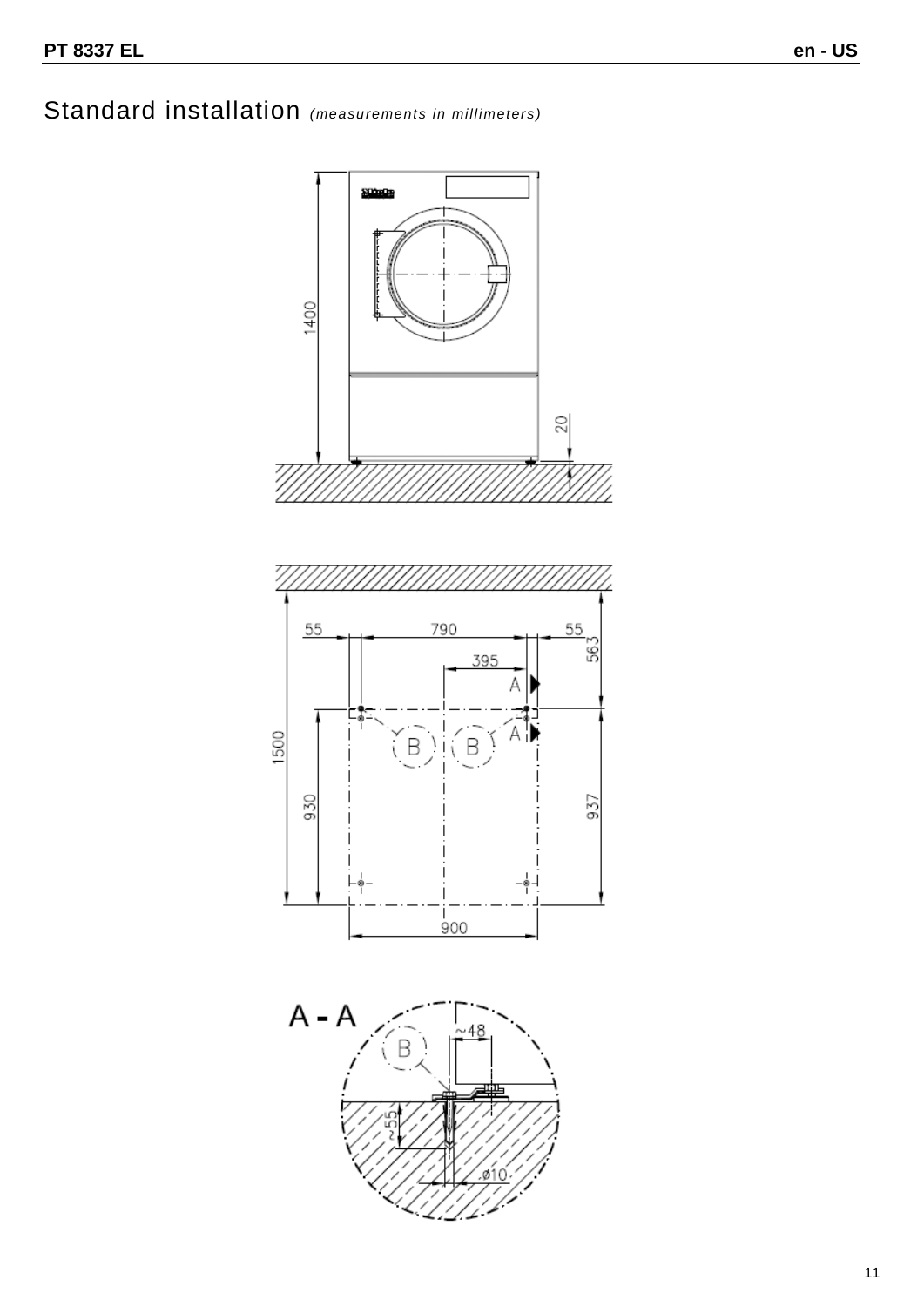Option: Installation on concrete platform (BS) *(measurements in millimeters)*

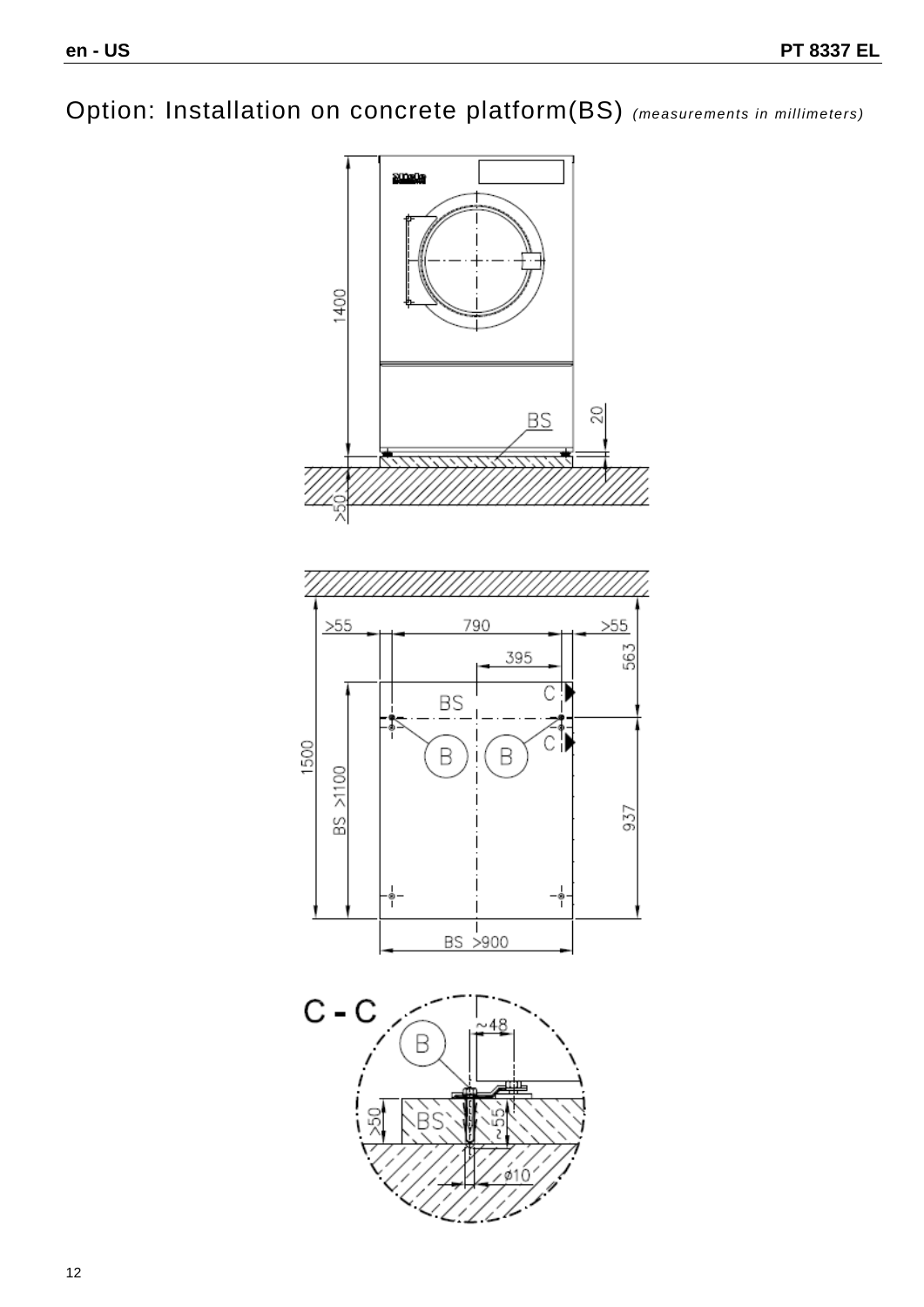#### **Technical datasheet**

Tumble dryer: Heating:



PT 8337 Electric (EL)

Legend:  $\bigcirc$  Abbreviations in bold type:<br>  $\bigcirc$  Connection required en and the connection required entity of the connection required

Abbreviations in circle with dashes: Connection optional or required depending on model version

#### Optional extras:

| <b>BS</b> | <b>Concrete base</b> | Quality and density of concrete must comply with load.<br>Concrete base must be firmly secured to floor! |                                |                                                |
|-----------|----------------------|----------------------------------------------------------------------------------------------------------|--------------------------------|------------------------------------------------|
|           |                      | Recommended height<br>Minimum height<br>Minimum width<br>Minimum depth                                   | 4"<br>2"<br>35 3/8"<br>43 1/4" | $100 \text{ mm}$<br>50 mm<br>900 mm<br>1100 mm |

#### Machine connections:

| <b>Electrical</b><br>connection | <b>Standard voltage</b><br>Frequency<br>Rated load<br>Fuse rating<br>Connection cable, min. cross-section<br>Connection cable to be ordered separately                                                                                                                                                                                                             | 3 AC 220 - 240V<br>60 Hz<br>$59070 -$<br>69654 BTU/h<br>$3 \times 65$ A<br>4 x AWG 6 | $17.3 - 20.4$ kW<br>$4 \times 10$ mm <sup>2</sup> |
|---------------------------------|--------------------------------------------------------------------------------------------------------------------------------------------------------------------------------------------------------------------------------------------------------------------------------------------------------------------------------------------------------------------|--------------------------------------------------------------------------------------|---------------------------------------------------|
|                                 | Electrical connection convertible to<br>Frequency<br>Rated load<br>Fuse rating<br>Connection cable, min. cross-section<br>Connection cable to be ordered separately                                                                                                                                                                                                | 3 AC 208V<br>60 Hz<br>52582 BTU/h<br>$3 \times 65$ A<br>$4 \times$ AWG 6             | 15.4 kW<br>$4 \times 10$ mm <sup>2</sup>          |
|                                 | Electrical connection must comply with national regulations.<br>Connection using multi-pole wall socket in compliance with IEC/EN 60309 and IEC/EN 60947 is<br>recommended in order to simplify electrical tests.<br>If machines are hard-wired, a multi-pole switch must be provided on site.<br>A wall socket or isolator must be accessible after installation. |                                                                                      |                                                   |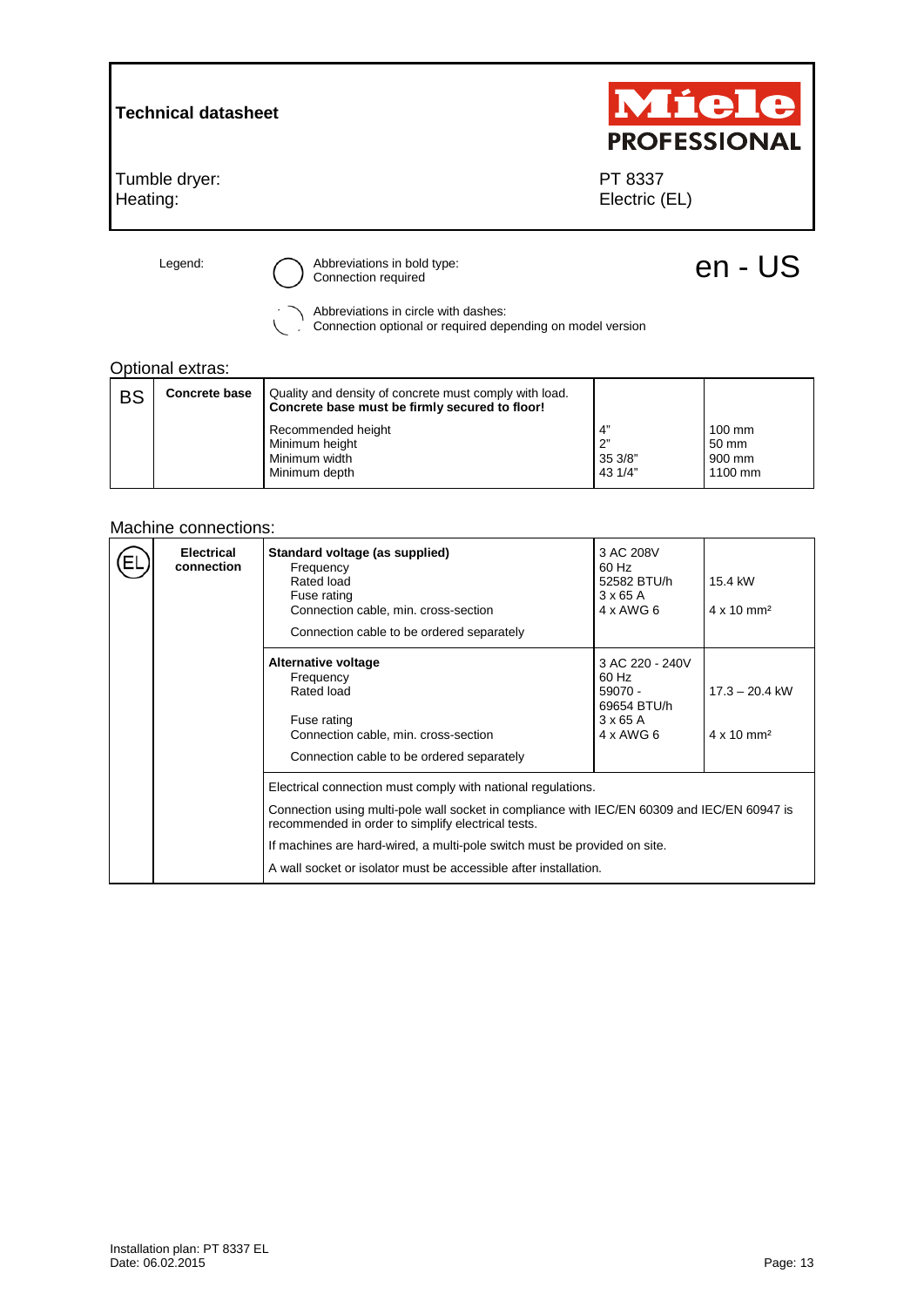|    | Equipotential<br>bonding          | Connection with male thread<br>Connection with washers and nut.                                                                                                                                                                                                          | $3/8$ " x 1 $3/8$ "<br>3/8"          | 10 mm x 35 mm<br>M 10                  |
|----|-----------------------------------|--------------------------------------------------------------------------------------------------------------------------------------------------------------------------------------------------------------------------------------------------------------------------|--------------------------------------|----------------------------------------|
|    |                                   | Accessories not included                                                                                                                                                                                                                                                 |                                      |                                        |
|    |                                   | If necessary, equipotential bonding with good galvanic<br>contact must be provided in accordance with all<br>appropriate national and local regulations.                                                                                                                 |                                      |                                        |
|    | Peak load<br>energy<br>management | Control contact voltage<br>Connection cable, min. cross-section                                                                                                                                                                                                          | <b>AC 230V</b><br>5 x AWG 14         | $5 \times 1.5$ mm <sup>2</sup>         |
|    |                                   | Connection cable to be ordered separately<br>Connection via a flexible supply lead with a separate                                                                                                                                                                       |                                      |                                        |
|    |                                   | isolator is recommended. The isolator should be visible<br>and easily accessible after machine installation.                                                                                                                                                             |                                      |                                        |
| AL | Air outlet                        | Max. nominal air flow in vented mode<br>Max. permissible pressure loss                                                                                                                                                                                                   | 21188.8 cu ft/h<br>$0.03$ psi        | $600 \; \text{m}^3/\text{h}$<br>200 Pa |
|    |                                   | Connection on machine side (ext. diameter)<br>Connection pipe provided on site (int. diameter)<br>Max. temperature                                                                                                                                                       | 6"<br>6"<br>176 °F                   | 150 mm<br>150 mm<br>80 °C              |
|    |                                   | As relative humidity inside the vent duct can be as high as<br>100%, suitable measures must be taken to prevent a<br>backflow of condensate into the machine.                                                                                                            |                                      |                                        |
|    | Air intake                        | <b>Standard connection:</b> Air intake from installation site<br>Unobstructed air intake into room recommended<br>(corresponding to 3 times the vent cross-section of<br>machine)<br>A sufficient supply of fresh air should be ensured to<br>replace the air extracted. | 82.3 in <sup>2</sup>                 | 531 cm <sup>2</sup>                    |
|    |                                   | <b>Alternative connection:</b> Ducted air intake (from outside<br>building)<br>Connector on machine (int. diameter)<br>Connection pipe provided on site (ext. diameter)                                                                                                  | 63/8"<br>6 1/4"                      | 161 mm<br>160 mm                       |
|    |                                   | Lid removal exposes live components! For safety<br>reasons, the pipe connected for central air intake should<br>be at least 35.43" [900 mm] long and secured with two<br>screws.                                                                                         |                                      |                                        |
| в  | <b>Fittings</b><br>(supplied)     | Without base:<br>$2 \times$ clamps<br>$2 \times$ screws DIN 571 ( $\varnothing$ x length)<br>$2 \times$ rawl plugs (Ø x length)<br>Machine should be bolted to the floor.<br>Fixing materials for floor screed have to be provided on<br>site.                           | $1/4$ " x 1 5/8"<br>$3/8" \times 2"$ | 6 mm x 40 mm<br>10 mm x 50 mm          |
|    |                                   | On concrete platform:<br>$2 \times$ clamps<br>$2 \times$ screws DIN 571 ( $\varnothing$ x length)<br>$2 \times$ rawl plugs (Ø x length)                                                                                                                                  | $1/4$ " x 1 5/8"<br>$3/8" \times 2"$ | 6 mm x 40 mm<br>10 mm x 50 mm          |
|    |                                   | Machine must be bolted to the platform!<br>Fixing materials for floor screed have to be provided on<br>site.                                                                                                                                                             |                                      |                                        |
|    |                                   | Miele base UG 8350:<br>4 x fixing sets<br>(to secure machine to base)<br>4 x screws DIN 571 ( $\varnothing$ x length)<br>4 x rawl plugs (Ø x length)<br>Machine must be secured to base!<br>Fixing materials for floor screed have to be provided on<br>site.            | $1/4$ " x 1 5/8"<br>$3/8" \times 2"$ | $6$ mm $\times$ 40 mm<br>10 mm x 50 mm |